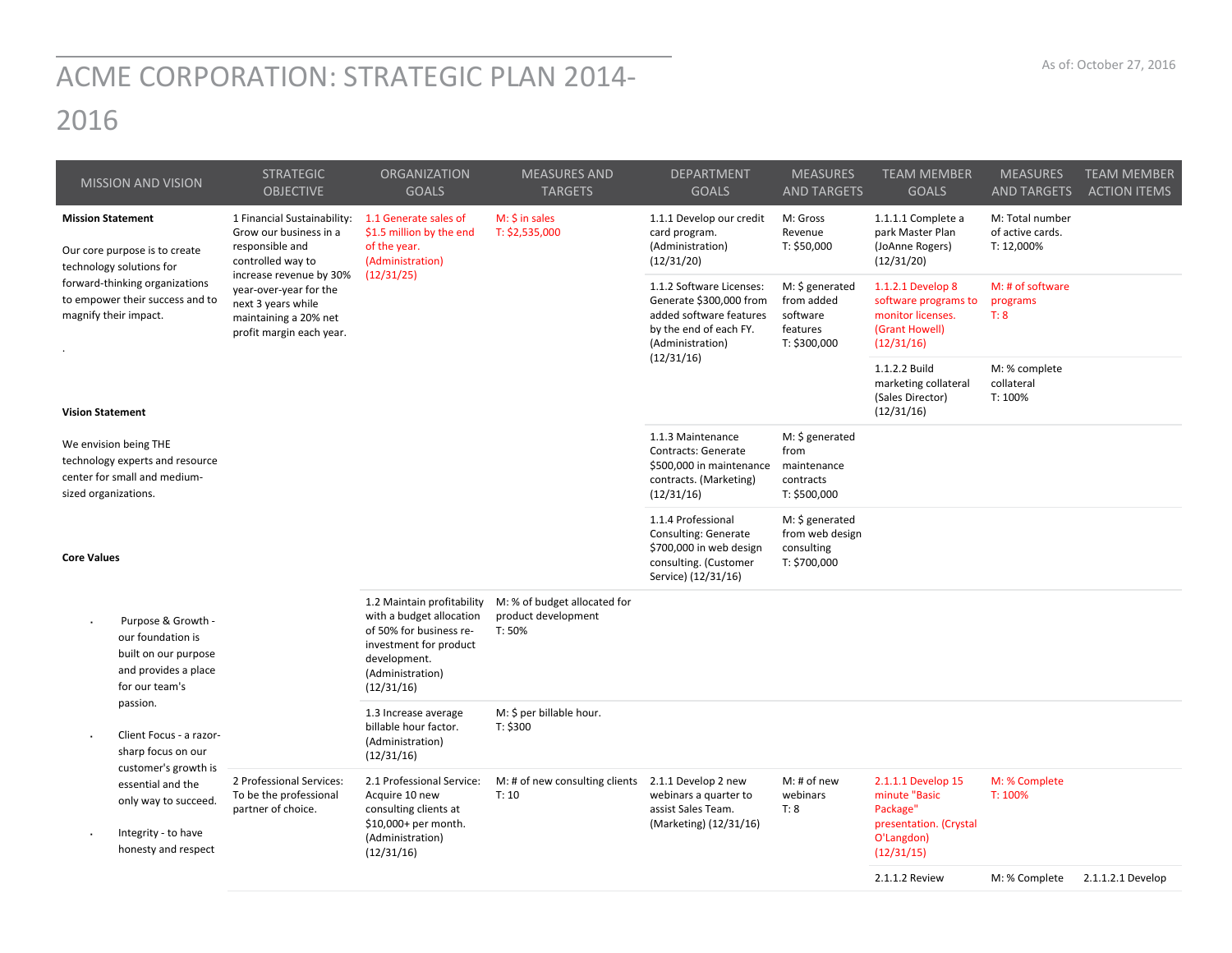| ×.                                           | for all individuals.<br>Leadership - to<br>empower and inspire<br>entrepreneurial                       |                                                                                 |                                                     |                                                                                                                              |                                                                                                                          |                                                                                                                                           | existing presentations T: 100%<br>format for<br>consistency. (Crystal<br>O'Langdon)<br>(03/22/14) |                                                                                                                                  | campaign<br>materials for 3 new<br>markets. (Crystal<br>O'Langdon)<br>(12/31/16) |  |
|----------------------------------------------|---------------------------------------------------------------------------------------------------------|---------------------------------------------------------------------------------|-----------------------------------------------------|------------------------------------------------------------------------------------------------------------------------------|--------------------------------------------------------------------------------------------------------------------------|-------------------------------------------------------------------------------------------------------------------------------------------|---------------------------------------------------------------------------------------------------|----------------------------------------------------------------------------------------------------------------------------------|----------------------------------------------------------------------------------|--|
|                                              | leaders.<br>Professionalism - to<br>be professional in<br>our actions to our                            |                                                                                 |                                                     |                                                                                                                              |                                                                                                                          |                                                                                                                                           | 2.1.1.3 Create a<br>consistent slide<br>template for<br>Webinars. (Thomas<br>Wright) (12/31/15)   | M: % Complete<br>of standard<br>templates<br>T: 100%                                                                             |                                                                                  |  |
|                                              | clients, partners and<br>each other.<br>Excellence - to                                                 |                                                                                 |                                                     |                                                                                                                              | 2.1.2 Develop a new<br>software program to<br>track clients (IT Group)<br>(12/31/15)                                     | M: % of program<br>completed<br>T: 100%                                                                                                   |                                                                                                   |                                                                                                                                  |                                                                                  |  |
|                                              | continually pursue<br>knowledge and learn.                                                              |                                                                                 |                                                     |                                                                                                                              | 2.1.3 Work on new<br>program for (IT Group) T: 50%<br>(12/31/16)                                                         | M:                                                                                                                                        |                                                                                                   |                                                                                                                                  |                                                                                  |  |
|                                              | Community Service -<br>to effectively help<br>organizations to<br>make an impact<br>Fun - to have       |                                                                                 |                                                     | 2.2 Industry Expertise:<br>Be rated among the Top<br>10 fastest growing tech<br>companies in 2016.<br>(Marketing) (12/31/16) | M: Industry ranking<br>T: 10                                                                                             |                                                                                                                                           |                                                                                                   |                                                                                                                                  |                                                                                  |  |
| enjoyment and<br>fulfillment in our<br>work. | 3 Maintenance<br>Contracts: To be viewed<br>as the top technology<br>resource in the western<br>region. | 3.1 Maintain 85% of our<br>current customers.<br>(Administration)<br>(12/31/16) | M: % customer retention<br>T: 85%                   | 3.1.1 Implement<br>marketing campaign to<br>draw in new markets.<br>#studentlearning<br>(Marketing) (12/31/13)               | M: % completed<br>T: 100%                                                                                                | 3.1.1.1 Research and<br>identify 6<br>opportunities in new<br>markets that<br>company could<br>expand into. (JoAnne<br>Rogers) (06/30/16) | M: % complete<br>T: 6                                                                             | 3.1.1.1.1 Complete<br>a competitive<br>analysis study of<br>our current and<br>prospective<br>markets. (Tom<br>Jones) (04/30/12) |                                                                                  |  |
|                                              |                                                                                                         |                                                                                 |                                                     |                                                                                                                              |                                                                                                                          | 3.1.1.2 Develop<br>campaign material for<br>new markets. (Sales<br>Director) (12/31/13)                                                   | M: % complete<br>T: 100%                                                                          |                                                                                                                                  |                                                                                  |  |
|                                              |                                                                                                         |                                                                                 |                                                     |                                                                                                                              |                                                                                                                          | 3.1.1.3 Create new<br>web pages (rough<br>draft) for the<br>campaign promotion.<br>(Randall Scion)<br>(05/31/13)                          | M: % Complete<br>T: 100%                                                                          |                                                                                                                                  |                                                                                  |  |
|                                              |                                                                                                         |                                                                                 |                                                     | 3.1.2 Develop a<br>competitive analysis<br>survey for our market.<br>(Administration)<br>(12/31/16)                          | M: % Complete<br>T: 100%                                                                                                 |                                                                                                                                           |                                                                                                   |                                                                                                                                  |                                                                                  |  |
|                                              |                                                                                                         |                                                                                 |                                                     |                                                                                                                              | 3.1.3 Increase sales close M: Close rate<br>rate by 25% to achieve a<br>43% close rate by EOY.<br>(Marketing) (12/31/16) | T: 43%                                                                                                                                    |                                                                                                   |                                                                                                                                  |                                                                                  |  |
|                                              |                                                                                                         |                                                                                 | 3.2 Achieve an average<br>of a 9 point satisfaction | M: Customer satisfaction<br>score                                                                                            |                                                                                                                          |                                                                                                                                           |                                                                                                   |                                                                                                                                  |                                                                                  |  |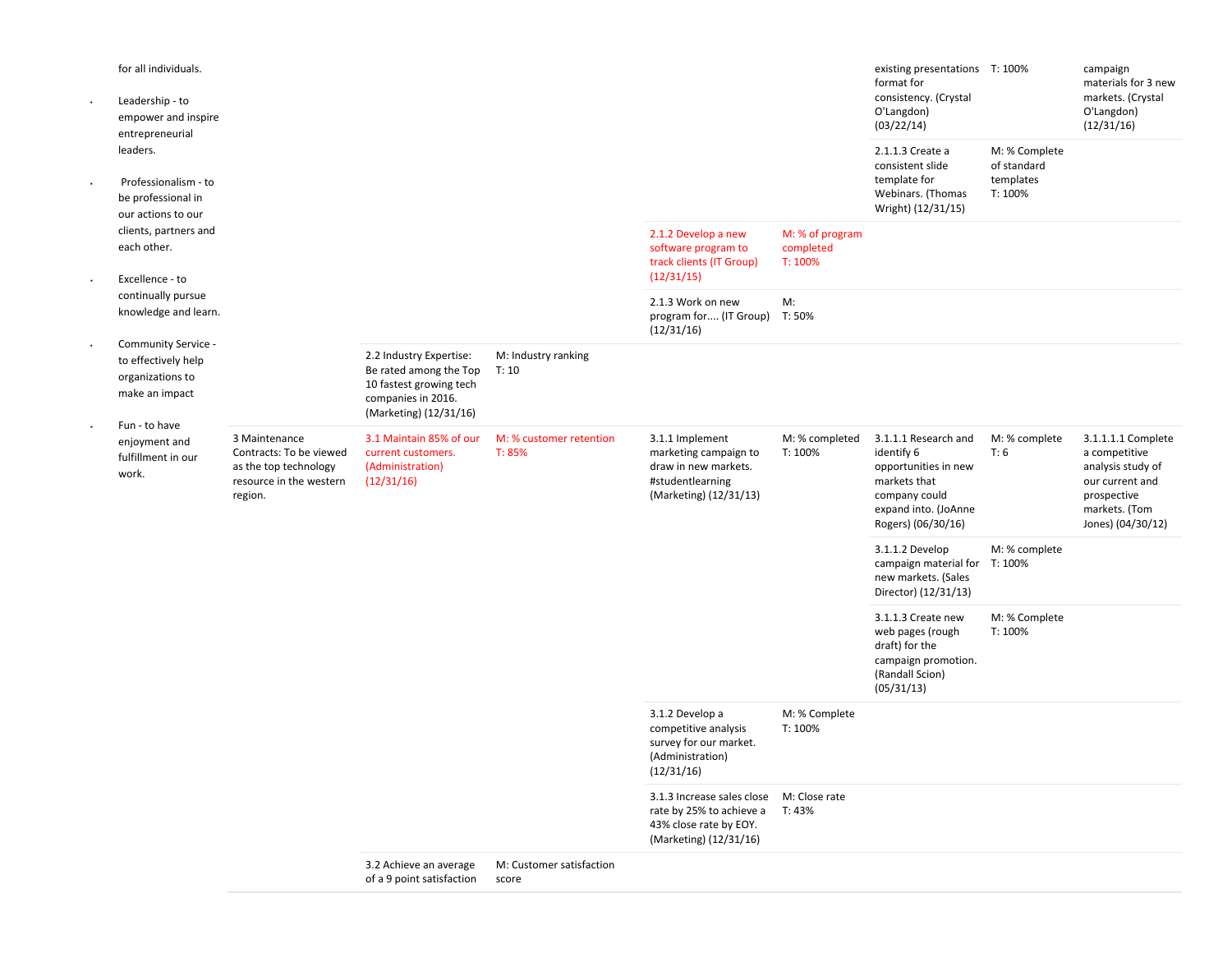|                                                                                                                                   | score on exit surveys.<br>(Customer Service)<br>(12/31/16)                                                                                                    | T: 9                                                                       |                                                                                                                                                 |                                      |                                                                                                                    |                          |
|-----------------------------------------------------------------------------------------------------------------------------------|---------------------------------------------------------------------------------------------------------------------------------------------------------------|----------------------------------------------------------------------------|-------------------------------------------------------------------------------------------------------------------------------------------------|--------------------------------------|--------------------------------------------------------------------------------------------------------------------|--------------------------|
|                                                                                                                                   | 3.3 Licensing: Acquire<br>3,000 total licenses by<br>the end of the year.<br>(12/31/16)                                                                       | M: # of new licenses<br>T: 3,000                                           | 3.3.1 Grow average<br>monthly licenses by 40%<br>to 840 (IT Group)<br>(12/31/16)                                                                | M: # Licenses<br>T: 840              |                                                                                                                    |                          |
|                                                                                                                                   |                                                                                                                                                               |                                                                            | 3.3.2 Grow new<br>customer conversions by<br>100% to an average of<br>78/month. (IT Group)<br>(12/31/16)                                        | M: # of new<br>licenses<br>T: 78     |                                                                                                                    |                          |
|                                                                                                                                   |                                                                                                                                                               |                                                                            | 3.3.3 Grow new<br>customer trials by 25% to<br>mark of 88 New Trials<br>per month. (IT Group)<br>(12/31/16)                                     | M: # of New<br>Trials<br>T: 88       |                                                                                                                    |                          |
|                                                                                                                                   |                                                                                                                                                               |                                                                            | 3.3.4 Maintain or<br>decrease the Churn Rate<br>of Licenses which is<br>currently at 7.99%.<br>(Customer Service)<br>(12/31/16)                 | M: % Churn<br>T: 7.99%               | 3.3.4.1 Secure<br>coaching on<br><b>Customer Success</b><br>Manager for team.<br>(Crystal O'Langdon)<br>(12/09/16) | M: % Complete<br>T: 100% |
|                                                                                                                                   | 3.4 Maintenance<br>Contracts: Acquire an<br>average of 7 new<br>maintenance contracts<br>per month (12/31/16)                                                 | M: avg monthly # of new<br>maintenance contracts<br>T: 7                   | 3.4.1 Identify and<br>maintain list of 65 target<br>customers that could<br>benefit from a<br>maintenance contract.<br>(Marketing) (12/31/16)   | M: # of target<br>customers<br>T: 65 |                                                                                                                    |                          |
| 4 Innovation/Product<br>Development: Continue<br>to develop technology<br>innovation.                                             | 4.1 Launch integration<br>with 4 other<br>applications. (IT Group)<br>(08/30/16)                                                                              | M: Applications Integrated<br>T: 100%                                      | 4.1.1 Map out entire<br>integration process (Web<br>Specialists) (06/30/15)                                                                     | M: % of Map<br>completed<br>T: 100%  |                                                                                                                    |                          |
| 5 Overall Operations:<br>Develop and maintain an<br>infrastructure that allows<br>for a virtual office and<br>efficient overhead. | 5.1 Set up computers to<br>be accessed from any<br>destination.<br>(Administration)<br>(12/31/15)                                                             | M: % complete of computer<br>accessible from any<br>destination<br>T: 100% | 5.1.1 Purchase necessary<br>software/hardware or<br>make arrangements with<br>an internet service<br>provider for virtual<br>access. (IT Group) | M: % complete<br>T: 100%             |                                                                                                                    |                          |
|                                                                                                                                   | 5.2 Define all procedures<br>and process in writing in<br>order to support<br>projected growth.<br>(12/31/15)                                                 | M: % of process in writing.<br>T: 100%                                     |                                                                                                                                                 |                                      |                                                                                                                    |                          |
|                                                                                                                                   | 5.3 Blogs & Newsletters:<br>Consistently timely<br>relevant thought<br>leadership that is<br>developed, published<br>and preserved.<br>(Marketing) (12/31/16) | M: # of pieces published<br>weekly<br>T: 6                                 | 5.3.1 Write 1 blog post<br>per week (Web<br>Specialists) (12/31/13)                                                                             | $M:$ # of blog<br>posts<br>T: 52     |                                                                                                                    |                          |
|                                                                                                                                   |                                                                                                                                                               |                                                                            | 5.3.2 Write 2 newsletters<br>per month.<br>(Administration)                                                                                     | M: # of<br>newsletters<br>T: 2       |                                                                                                                    |                          |